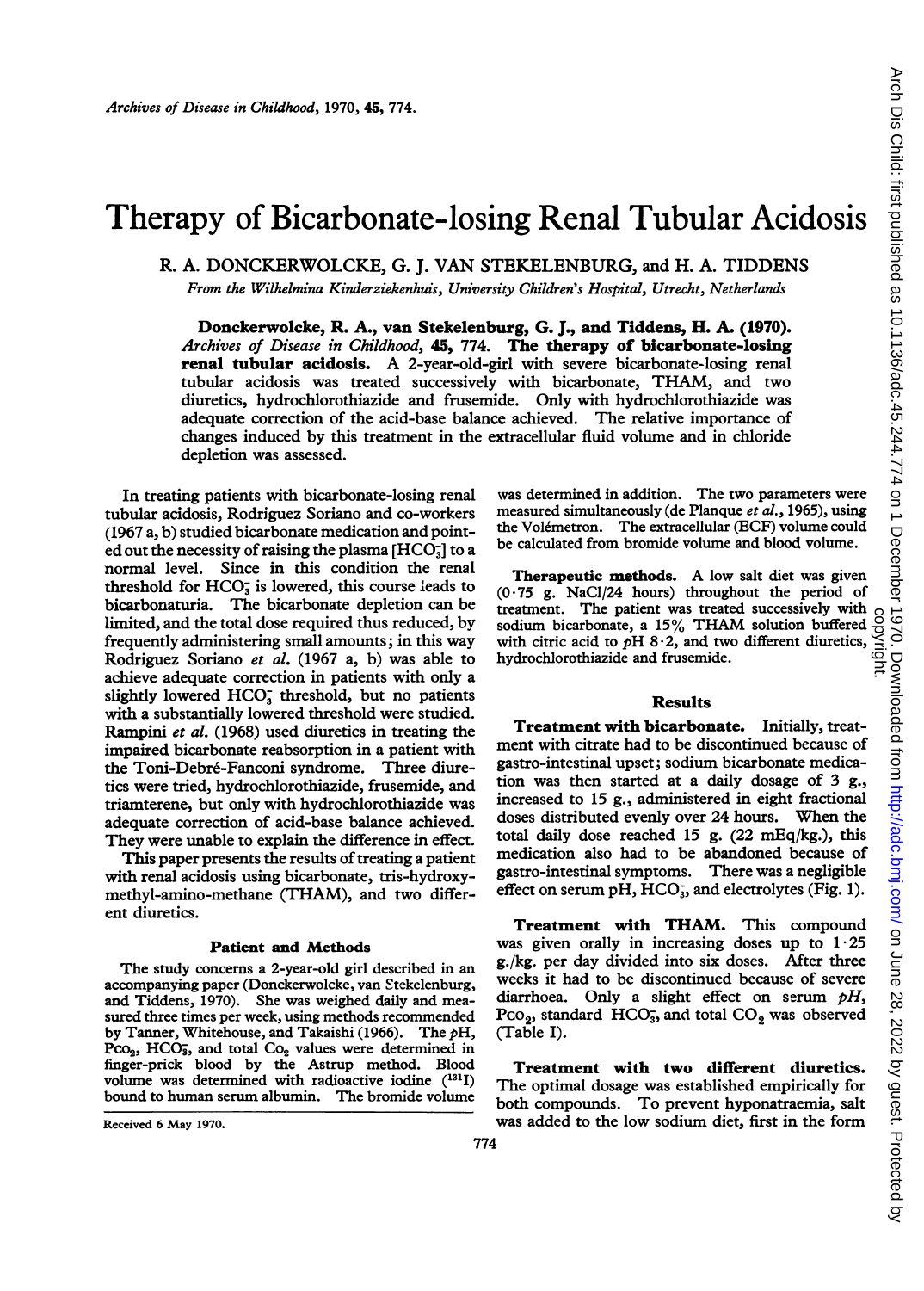| Lifect of Oral Treatment with T11111111 |                                                                        |                            |                                        |               |                                 |               |                                       |   |                              |  |
|-----------------------------------------|------------------------------------------------------------------------|----------------------------|----------------------------------------|---------------|---------------------------------|---------------|---------------------------------------|---|------------------------------|--|
| Date (September 1969)                   |                                                                        | 1st                        | 2nd                                    | $\rightarrow$ | 5th                             | $\rightarrow$ | 10th                                  | → | 17th                         |  |
| <b>Blood chemistry</b>                  | pН<br>$PCO2$ (mm. Hg)<br>St. $HCO_3^-(mEq/l.)$<br>Total $CO2$ (mEq/l.) | 7.12<br>25.0<br>9.7<br>8.5 | 7.14<br>26.4<br>10 <sub>6</sub><br>9.4 |               | 7.17<br>20.4<br>$10 - 6$<br>8.0 |               | 7.19<br>26.5<br>$11 \cdot 2$<br>$9-1$ |   | 7.16<br>30<br>11.8<br>$11-2$ |  |
| Treatment                               | THAM $(g./kg.$ per day)                                                | $\mathbf 0$                | 0.5                                    |               | 0.75                            |               |                                       |   | 1.25                         |  |

TABLE <sup>I</sup> Effect of Oral Treatment with THAM

daily). The effects of the two diuretics are shown in Fig. 2 and 3. Hydrochlorothiazide led to a good correction of the serum  $pH$  and  $HCO<sub>3</sub>$  but was accompanied by severe hypopotassaemia, such that substantial amounts of  $KHCO<sub>3</sub>$  (up to 10 g. daily) **Treatment with bicarbonate.** On theoretical had to be added to the therapy. **The substantial grounds** it would be predicted that, taking into

The initial effective dose of hydrochlorothiazide account the GFR (27 mg./min. per  $0.3$  m.<sup>2</sup>) and the was 20 mg. daily jonce correction was achieved, this HCO<sub>3</sub> threshold (10.5 mEq/l.), a daily dose of was 20 mg. daily; once correction was achieved, this HCO<sub>3</sub> threshold (10  $\cdot$  5 mEq/l.), a daily dose of could be reduced to 10 mg. daily (distributed over 375 mEq or 31  $\cdot$  5 g. NaHCO<sub>3</sub> would have had to be could be reduced to 10 mg. daily (distributed over  $375 \text{ mEq}$  or  $31.5 \text{ g}$ . NaHCO<sub>3</sub> would have had to be the day in four doses). No complications occurred administered to attain a constant serum level of during five months of this medication, though plasma potassium remained very low in spite of ingesting large amounts of  $KHCO<sub>3</sub>$ . No associated bicarbonate threshold and low  $HCO<sub>3</sub>$  reabsorption ECG changes were observed. By contrast, with cannot be administered orally; hence this mode of ECG changes were observed. By contrast, with

of NaCl (1.5 g. daily) and then as NaHCO<sub>3</sub> (3 g. frusemide no clear effect was obtained though the daily). The effects of the two diuretics are shown daily dosage was increased to 30 mg. (Fig. 3).

### **Discussion**

d to be added to the therapy.<br>The initial effective dose of hydrochlorothiazide account the GFR (27 mg./min. per  $0.3$  m.<sup>2</sup>) and the administered to attain a constant serum level of  $24 \text{ mEq/l}$ . So large an amount of sodium bicarbonate as is thus required by patients with a very low bicarbonate threshold and low  $HCO<sub>3</sub><sup>-</sup>$  reabsorption



FIG. 1.-Serum acid-base and electrolyte values during treatment with sodium bicarbonate.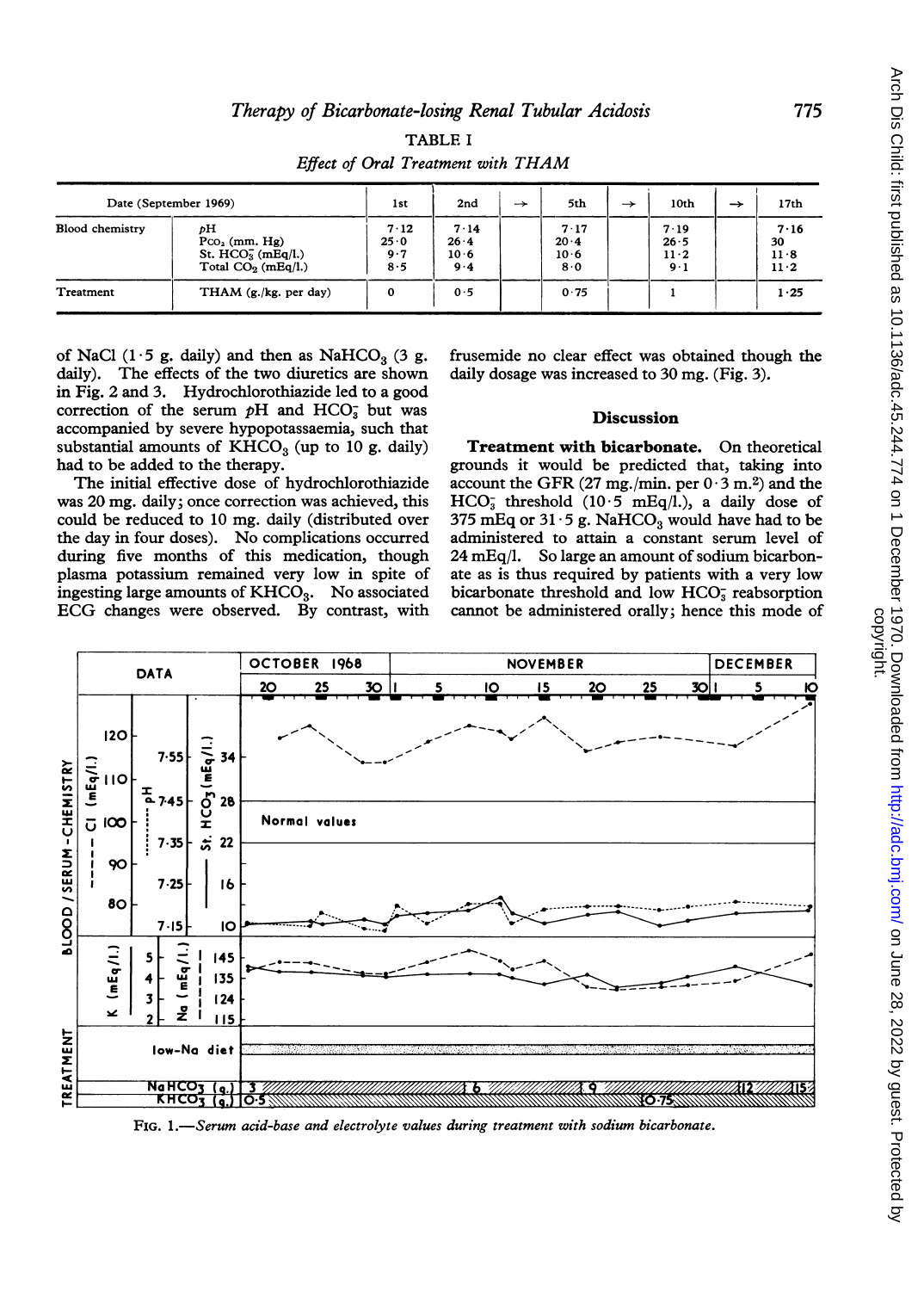



FIG. 2.-Serum acid-base and electrolyte values during treatment with hydrochlorothiazide.

treatment is practicable only in patients with a minor lowering of the threshold.

Treatment with THAM. Vert et al. (1968) administered THAM to patients with severe acidosis resulting from various renal affections, with a favourable effect in a patient with distal tubular acidosis (type Lightwood).

The failure of this therapy in our patient, with pronounced proximal tubular acidosis, can be explained as follows. Administration of THAM reduces  $[H^+]$  and thus leads to a change in the relative concentration of all proton donor and proton acceptor pairs operating as buffer systems in the biological  $\nu$ H range (Strauss, 1968). For the biological  $pH$  range (Strauss, 1968).  $HCO<sub>3</sub>/H<sub>2</sub>CO<sub>3</sub>$  buffer system, this implies a decrease in  $[H<sub>2</sub>CO<sub>3</sub>]$  and an increase in  $[HCO<sub>3</sub>]$ . In our patient an increase in serum  $[HCO<sub>3</sub><sup>-</sup>]$  led to increased excretion, which greatly reduced the effect. Thus this therapy also seems to be of little value in patients with a severely lowered bicarbonate threshold.

Treatment with diuretics. Only with hydrochlorothiazide did we achieve correction of the acidbase balance; frusemide at the dosage used (3 mg./ kg.) was ineffective. These findings corroborate Rampini's observations.

Diuretics can cause an increase in bicarbonate reabsorption by three different mechanisms of action: (1) by reduction of the extracellular volume;  $(2)$  by causing  $Cl^-$  depletion; and  $(3)$  by increased  $K^+$  excretion, resulting in intracellular  $K^+$  depletion. Several investigators have studied these Several investigators have studied these various factors. The effect of changes in extracellular volume on renal  $HCO<sub>3</sub><sup>-</sup>$  reabsorption was studied by Kunau et al. (1966), who demonstrated that expansion of the extracellular volume reduced HCO<sub>3</sub> reabsorption in the proximal tubule. Oetliker and Rossi (1969) demonstrated in two patients with Lowe's syndrome that the renal  $HCO<sub>3</sub>$ threshold was directly dependent on the plasma volume. Reduction of the extracellular volume gives rise to increased sodium avidity, whereupon sodium reabsorption increases due to raised Na <sup>+</sup> /H <sup>+</sup> exchange, resulting in increased  $HCO<sub>3</sub>$  reabsorption. The specific effect of chloride on the acid-base balance was studied by Schwartz et al. (1961), Gulyassy, van Ypersele de Strihou, and Schwartz (1962), and Needle, Kaloyanides, and Schwartz (1964), who showed that selective depletion of the chloride reserves led to metabolic alkalosis, that this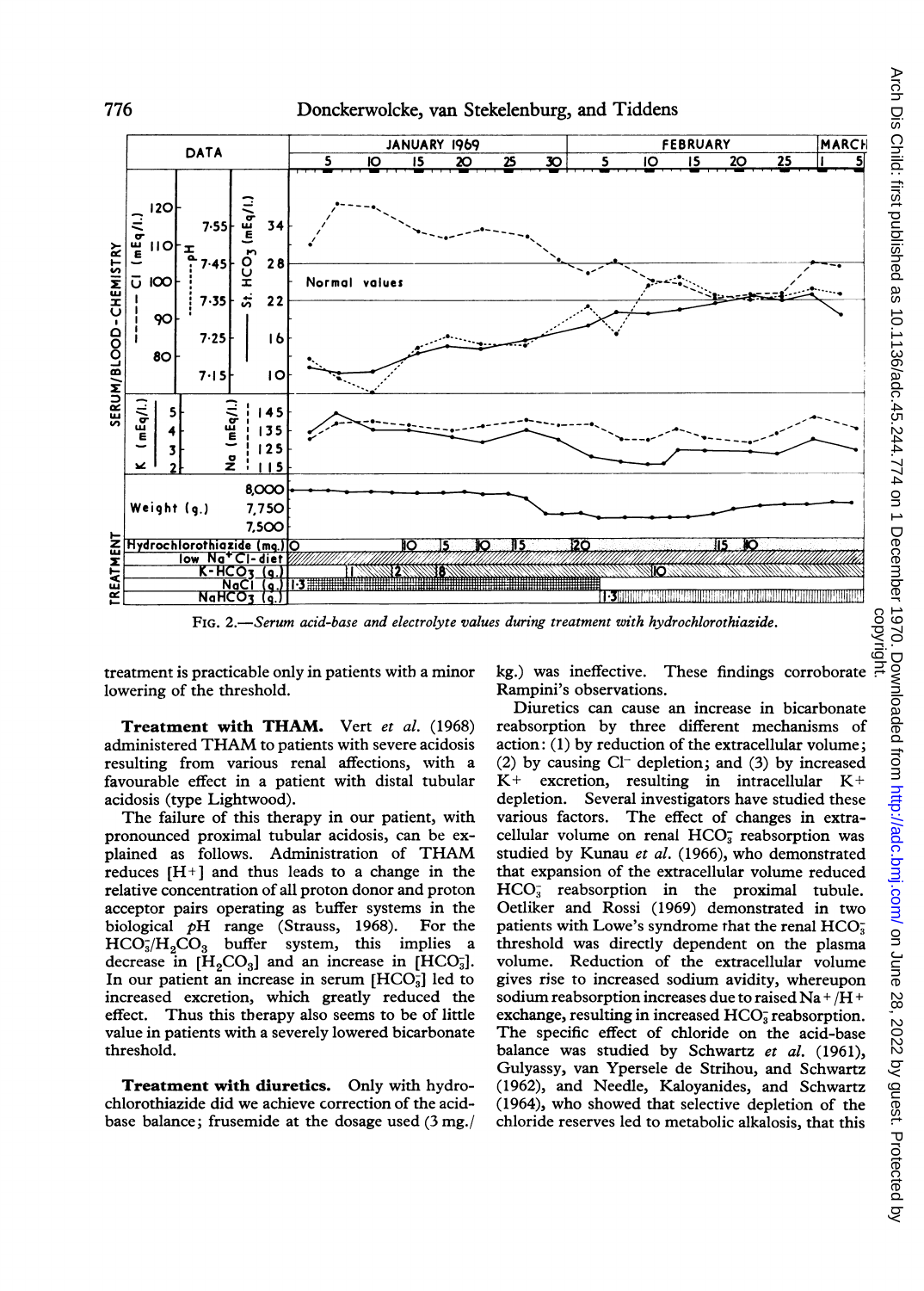

FIG. 3.-Serum acid-base and electrolyte values during treatment with frusemide.

alkalosis was maintained by chloride restriction in the diet, and that chloride administration was essential in restoring the acid-base balance to normal. However, these conditions of chloride depletion are associated with a reduction of the extracellular volume (Seldin and Wilson, 1966), and the resulting raised  $Na + / H +$  exchange can explain the alkalosis. Cohen  $(1968)$  suggested that, in alkalosis induced by diuretics, the restoration of the acidbase balance was achieved by restoration of the extracellular volume and chloride repletion, and that these two factors were interdependent. Though

Rector, Bloomer, and Seldin (1964) have indicated that in hypopotassaemia the proximal reabsorption of HCO; increases, the hypopotassaemia in his experimental arrangement was explicable as a result of increased  $Na + /cation$  exchange (Schwartz, van Ypersele de Strihou, and Kassirer, 1968).

Our study has shown that, during treatment with diuretics at the dosage used (by us and by Rampini et al., 1968), the extracellular volume and blood volumes decrease only during hydrochlorothiazide medication (Table II).

In addition we determined the relative importance

| TABLE II                                                   |  |  |  |  |  |  |  |  |  |
|------------------------------------------------------------|--|--|--|--|--|--|--|--|--|
| Extracellular Fluid Volume during Treatment with Diuretics |  |  |  |  |  |  |  |  |  |

|                                                                                                                                                                                                 |                                                   |                                                                                                                  |                                                     |                                                                                     |                                                                                                                        |                                                                                                            | <b>Extracellular Fluid Volume Measurements</b>                           |                                 |                                    |  |  |
|-------------------------------------------------------------------------------------------------------------------------------------------------------------------------------------------------|---------------------------------------------------|------------------------------------------------------------------------------------------------------------------|-----------------------------------------------------|-------------------------------------------------------------------------------------|------------------------------------------------------------------------------------------------------------------------|------------------------------------------------------------------------------------------------------------|--------------------------------------------------------------------------|---------------------------------|------------------------------------|--|--|
|                                                                                                                                                                                                 |                                                   |                                                                                                                  |                                                     |                                                                                     |                                                                                                                        |                                                                                                            | Treatment                                                                |                                 |                                    |  |  |
|                                                                                                                                                                                                 |                                                   |                                                                                                                  |                                                     |                                                                                     |                                                                                                                        |                                                                                                            | None                                                                     | $10$ mg.<br>Hydrochlorothiazide | 30 mg.<br>Frusemide                |  |  |
| $Br-volume(1.) \dots$<br><b>Contractor</b><br>Calculated blood volume (1.)<br>Calculated ECF volume $(l.)$ .<br>Haematocrit $(\%)$<br>$\mathcal{L}^{\text{max}}$ and $\mathcal{L}^{\text{max}}$ | $\cdots$<br>$\ddot{\phantom{a}}$<br>$\sim$ $\sim$ | $\cdot$ $\cdot$<br>$\cdot$ $\cdot$<br>$\sim 100$ km s $^{-1}$<br>$\sim 100$ km s $^{-1}$<br>$\ddot{\phantom{0}}$ | $\cdot$ $\cdot$<br>$\sim$<br>$\ddotsc$<br>$\cdot$ . | $\ddot{\phantom{0}}$<br>$\cdot$ .<br>$\ddotsc$<br>$\ddot{\phantom{1}}$<br>$\cdot$ . | $\bullet\hspace{0.4mm}\bullet\hspace{0.4mm}$<br>$\ddot{\phantom{0}}$<br>$\ddotsc$<br>$\ddot{\phantom{0}}$<br>$\cdot$ . | $\cdot$ $\cdot$<br>$\ddot{\phantom{1}}$<br>$\ddot{\phantom{0}}$<br>$\cdot$ $\cdot$<br>$\ddot{\phantom{0}}$ | 2.55<br>2.93<br>0.43<br>0.50<br>0.64<br>0.71<br>2.24<br>2.49<br>35<br>33 |                                 | 2.98<br>0.50<br>0.73<br>2.55<br>35 |  |  |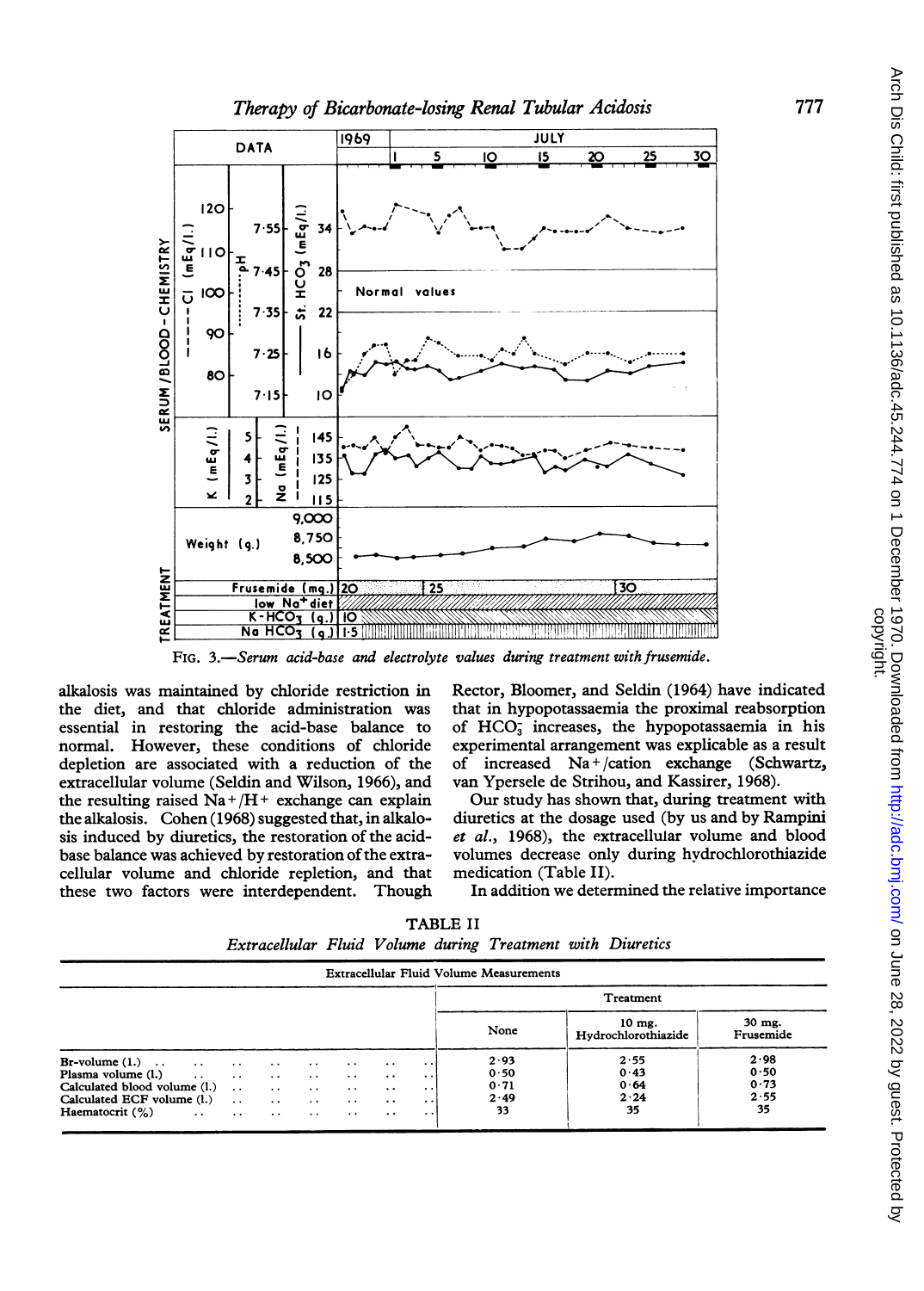

FIG. 4.-Effect of giving chloride (as KCl, orally) on serum acid-base and electrolyte values and on bodyweight during treatment with hydrochlorothiazide.

of chloride deficiency, during a situation of increased  $HCO<sub>3</sub>$  reabsorption and reduced extracellular volume. To a regimen consisting of <sup>a</sup> low-sodium (88 mg./day), low-chloride (232 mg./day) diet, with a daily administration of 8 mg. hydrochlorothiazide and 2 g. Na $HCO<sub>3</sub>$ , potassium (100 mEq) in the form either of  $KHCO<sub>3</sub>$  or of KC1 was added successively. The effect of chloride on the acid-base balance and on the extracellular volume (measured by changes in body weight) was thereby studied.

Addition of chloride led to recurrence of acidosis and to expansion of the extracellular volume (Fig. 4). Rampini et al., 1968 has shown that substituting potassium phosphate for potassium citrate in the course of treatment with hydrochlorothiazide did not alter the acid-base balance, so that the recurrence of acidosis in our patient was unlikely to have been the result of the withdrawal of bicarbonate.

These findings corroborate Cohen's (1968) contention that chloride depletion and reduction of the extracellular volume are interdependent.

#### **Conclusions**

Severe forms of bicarbonate-losing renal tubular acidosis cannot be corrected by means of oral sodium bicarbonate or buffer solutions owing to the low threshold for and consequent losses of HCO<sub>3</sub>.